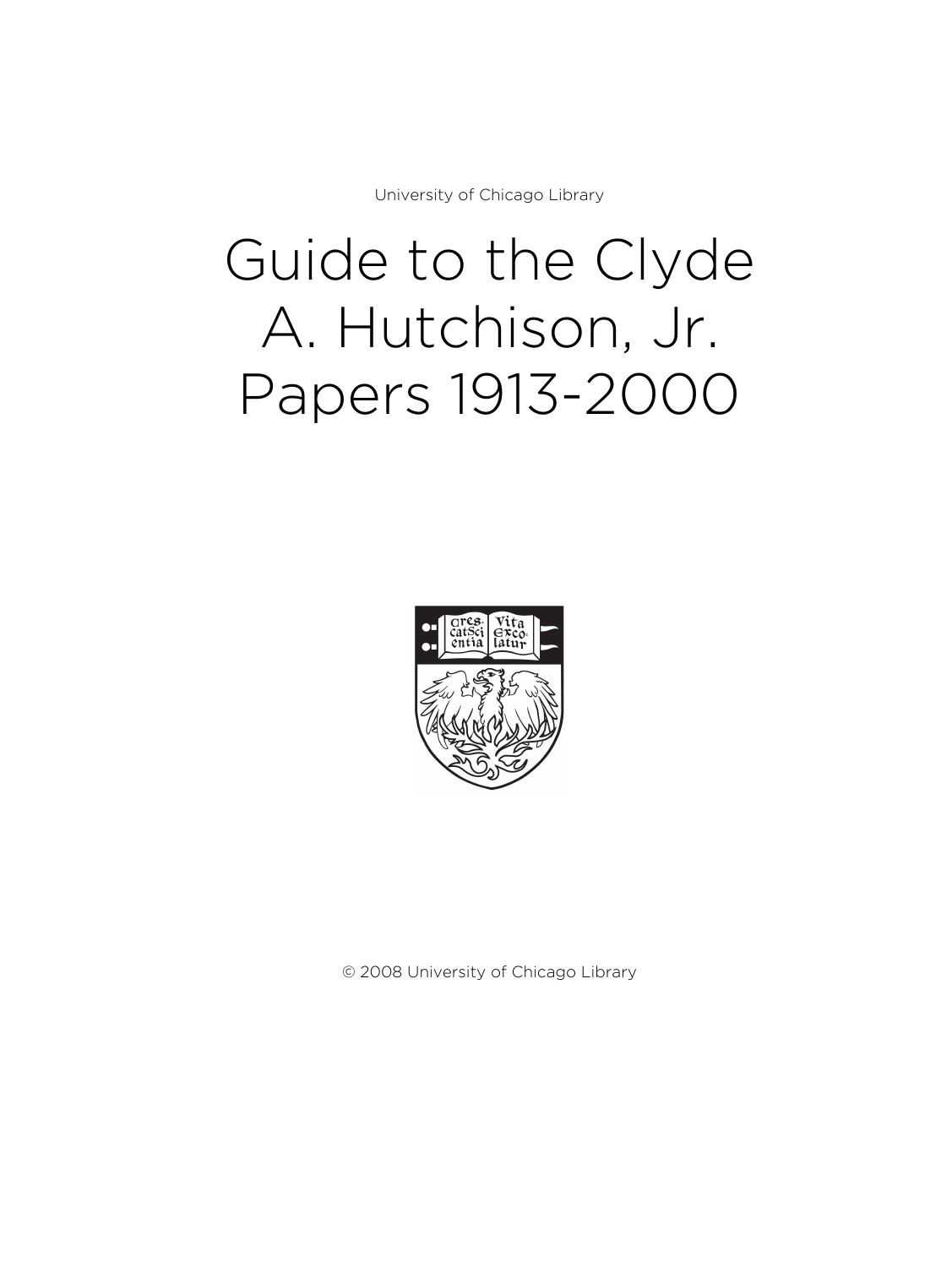# **Table of Contents**

| 10 |
|----|
|    |
|    |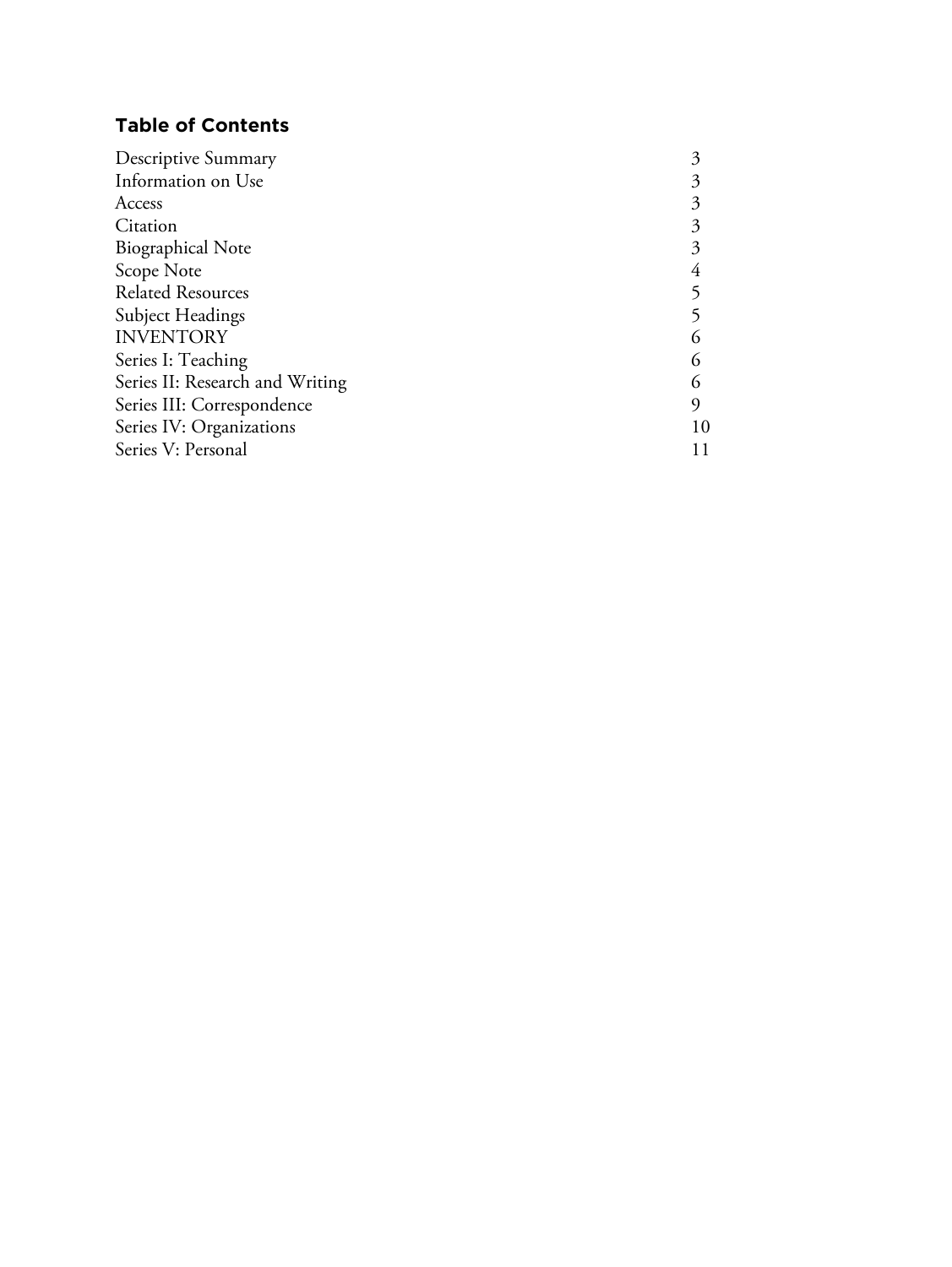# **Descriptive Summary**

| <b>Identifier</b> | ICU.SPCL.CAHUTCHISON                                                                                                                                                                                                                                                                                                                                                                                                                                                                                                                       |
|-------------------|--------------------------------------------------------------------------------------------------------------------------------------------------------------------------------------------------------------------------------------------------------------------------------------------------------------------------------------------------------------------------------------------------------------------------------------------------------------------------------------------------------------------------------------------|
| <b>Title</b>      | Hutchison, Clyde A., Jr. Papers                                                                                                                                                                                                                                                                                                                                                                                                                                                                                                            |
| Date              | 1913-2000                                                                                                                                                                                                                                                                                                                                                                                                                                                                                                                                  |
| <b>Size</b>       | 8.5 linear feet (14 boxes)                                                                                                                                                                                                                                                                                                                                                                                                                                                                                                                 |
| <b>Repository</b> | <b>Special Collections Research Center</b><br>University of Chicago Library<br>1100 East 57th Street<br>Chicago, Illinois 60637 U.S.A.                                                                                                                                                                                                                                                                                                                                                                                                     |
| <b>Abstract</b>   | Clyde Allen Hutchison, Jr. (1913-2005) was a chemist who pioneered<br>research in magnetic resonance spectroscopy, served on the faculty of the<br>University of Chicago's Department of Chemistry, and participated in the<br>Manhattan Project. This collection documents Hutchison's work in teaching<br>and research, as well as aspects of his career as a lecturer, visiting professor<br>and administrator. Materials in this collection include lecture notes, drafts,<br>notebooks, correspondence, publications and memorabilia. |

# **Information on Use**

# **Access**

Open for research. No restrictions

# **Citation**

When quoting material from this collection, the preferred citation is: Hutchison, Clyde A., Jr. Papers, [Box #, Folder #], Special Collections Research Center, University of Chicago Library

# **Biographical Note**

Clyde Allen Hutchison, Jr. (1913-2005) was a chemist who pioneered research in magnetic resonance spectroscopy, served on the faculty of the University of Chicago's Department of Chemistry, and participated in the Manhattan Project.

Hutchison was born May 5, 1913, in Alliance, Ohio. In 1933, Hutchison received a bachelor's degree from Cedarville College and a Ph.D. from Ohio State University in 1937.

Hutchison's early career included work with Harold Urey at Columbia University as a National Research Council Fellow, and a position as an assistant professor of chemistry at University of Buffalo. At Columbia University and the University of Virginia, Hutchison participated in the Manhattan Project.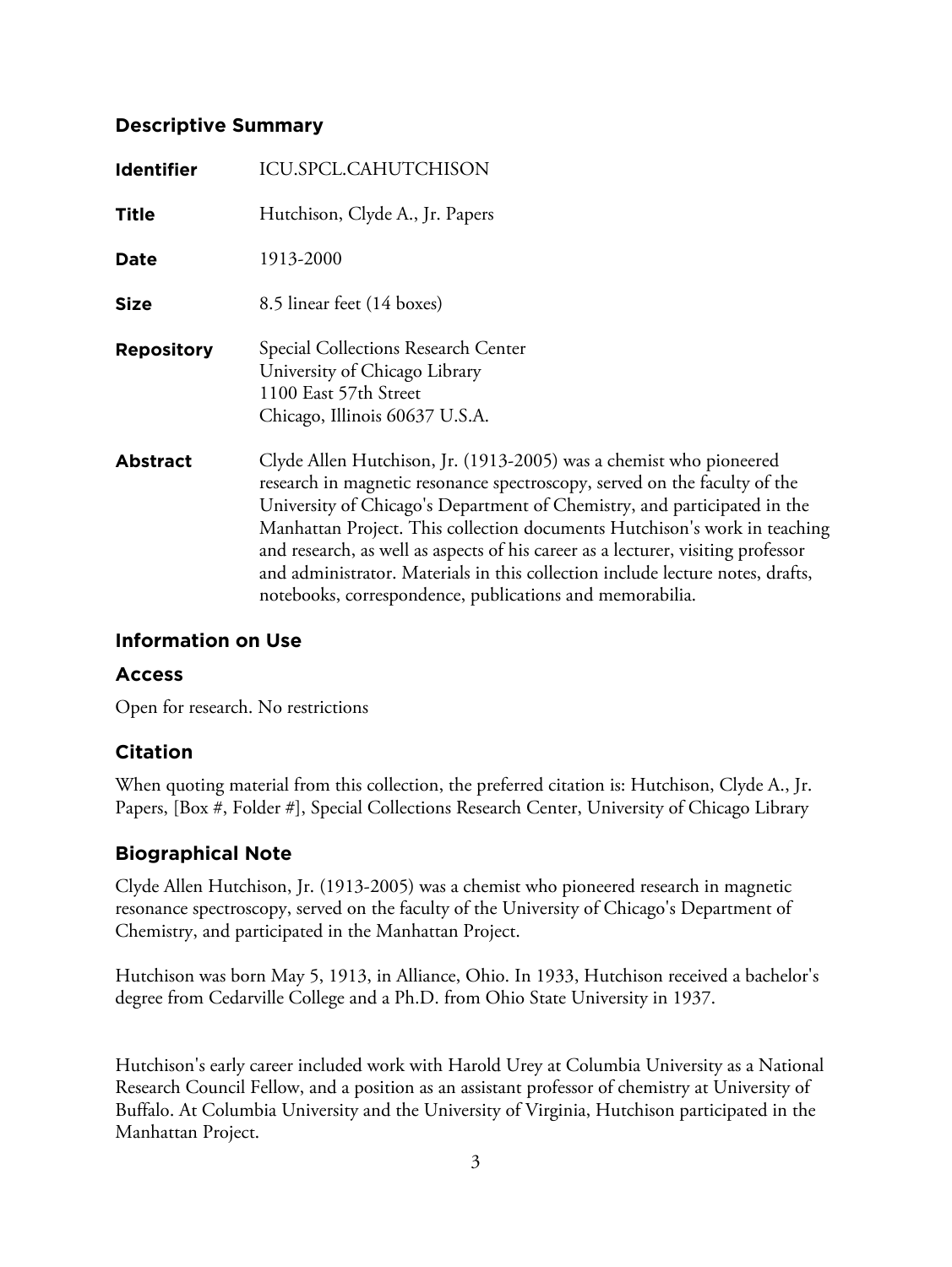In 1945, Hutchison joined the faculty of the University of Chicago's Department of Chemistry, where he remained until his retirement in 1983. Hutchison served as chairman of the department from 1959-1963. During his tenure, Hutchison conducted fundamental research in the magnetic properties of atoms and molecules. As a pioneer in this field, Hutchison developed equipment and methods that enabled future research in chemistry, physics and medicine.

Teaching was an important part of Hutchison's career. Favoring seminars and informal presentations over traditional coursework, Hutchison led several series of voluntary lectures that were popular among students and faculty.

In addition to his work at University of Chicago, Hutchison lectured at leading universities worldwide, served as editor of the Journal of Chemical Physics from 1953-1959, and worked as consultant to laboratories, including Argonne and Los Alamos. Hutchison was appointed to the second executive committee of the Atomic Scientists of Chicago in 1946, and was involved with the Bulletin of the Atomic Scientists. He received Guggenheim Fellowships to University of Oxford in 1955 and 1972, and visited Oxford again in 1981-1982 as George Eastman Professor of the Clarendon Laboratory. Hutchison also received several honorary degrees, and was elected as a member of the American Academy of Arts and Sciences and the National Academy of Sciences.

Music and church were both important parts of Hutchison's life. The son of a Methodist minister, he played organ in his father's congregations, and appeared as a pianist in radio broadcasts. Married in 1937 to Sarah Jane West, Hutchison had two sons and a daughter. He died of prostate cancer in 2005, at age 92.

# **Scope Note**

This collection documents Hutchison's work in teaching and research, as well as aspects of his career as a lecturer, visiting professor and administrator. The Clyde A. Hutchison, Jr. Papers are divided into five series. Some material from his education and family life are also included in this collection.

Series I: Teaching Material, contains lecture notes, syllabi, handouts and examinations from courses Hutchison taught at University of Chicago in the 1940s-1980s, as well as material from voluntary and informal seminars and lectures. This series is arranged chronologically, and the names and numbers of courses and syllabi are given when available. Some material precedes Hutchison's arrival at University of Chicago, and may relate to his teaching at University of Buffalo; some material in the collection may relate to instructors other than Hutchison.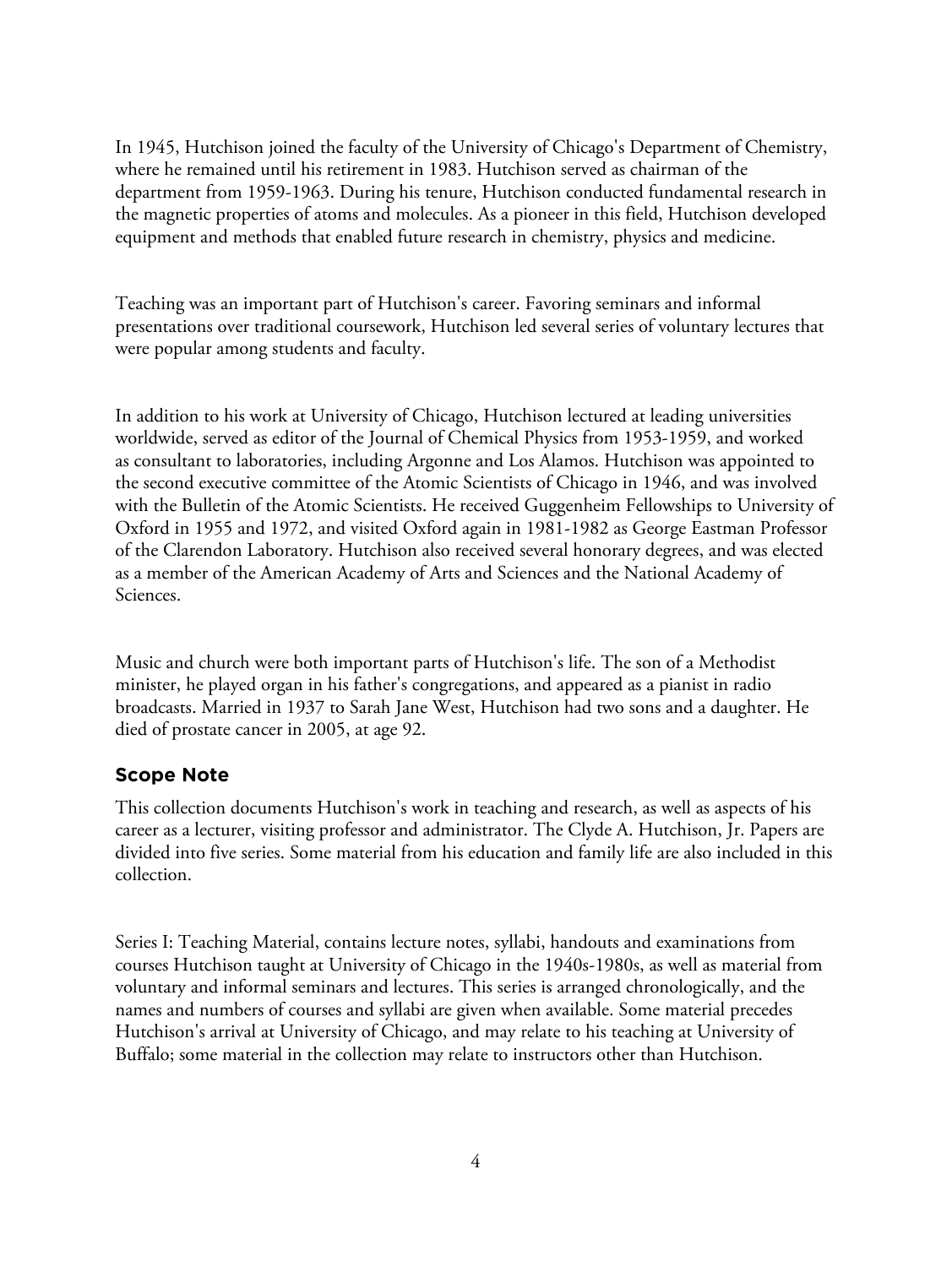Series II: Research and Writing, contains Hutchison's own drafts, notebooks, research material, and publications. This material spans the years 1931-2000, and includes documents from his education at Ohio State University; research conducted at Columbia University, University of Buffalo, and University of Chicago; and several memorial writings that Hutchison composed late in his career - among these are drafts, correspondence, and research on the lives of Harold C. Urey and other significant colleagues. Writings of several of Hutchison's colleagues are also found in this series.

Series III: Correspondence, spans the 1910s-1990s and is organized chronologically. Professional and personal correspondence with colleagues and administrators is found in this series, as is a small amount of family correspondence. Additional correspondence is found in other series of this collection, filed with other types of documentation.

Series IV: Organizations, spans the years 1938-1998, and documents Hutchison's relationship with academic institutions, professional organizations, journals, honorary societies, and other groups. This series is organized alphabetically by organization name, and includes reports, minutes, correspondence, award certificates, membership information, publications, organizational material for conferences, travel and meetings. This series contains some administrative records of University of Chicago, Atomic Scientists of Chicago and the Bulletin of the Atomic Scientists.

Series V: Personal, contains a variety of biographical material, memorabilia, correspondence, publications, and travel material. Included in this series is a 1996 list of Hutchison's publications, diaries from his trips to Russia and China in the 1980s, photographs, and material related to his family and to his involvement in church and musical activities.

# **Related Resources**

The following related resources are located in the Department of Special Collections:

http://www.lib.uchicago.edu/e/spcl/select.html

Atomic Scientists of Chicago. Records

Bulletin of the Atomic Scientists. Records

Urey, Harold. Papers

# **Subject Headings**

- Hutchison, Clyde A., Jr.
- Urey, Harold Clayton
- University of Chicago. Department of Chemistry
- Chemistry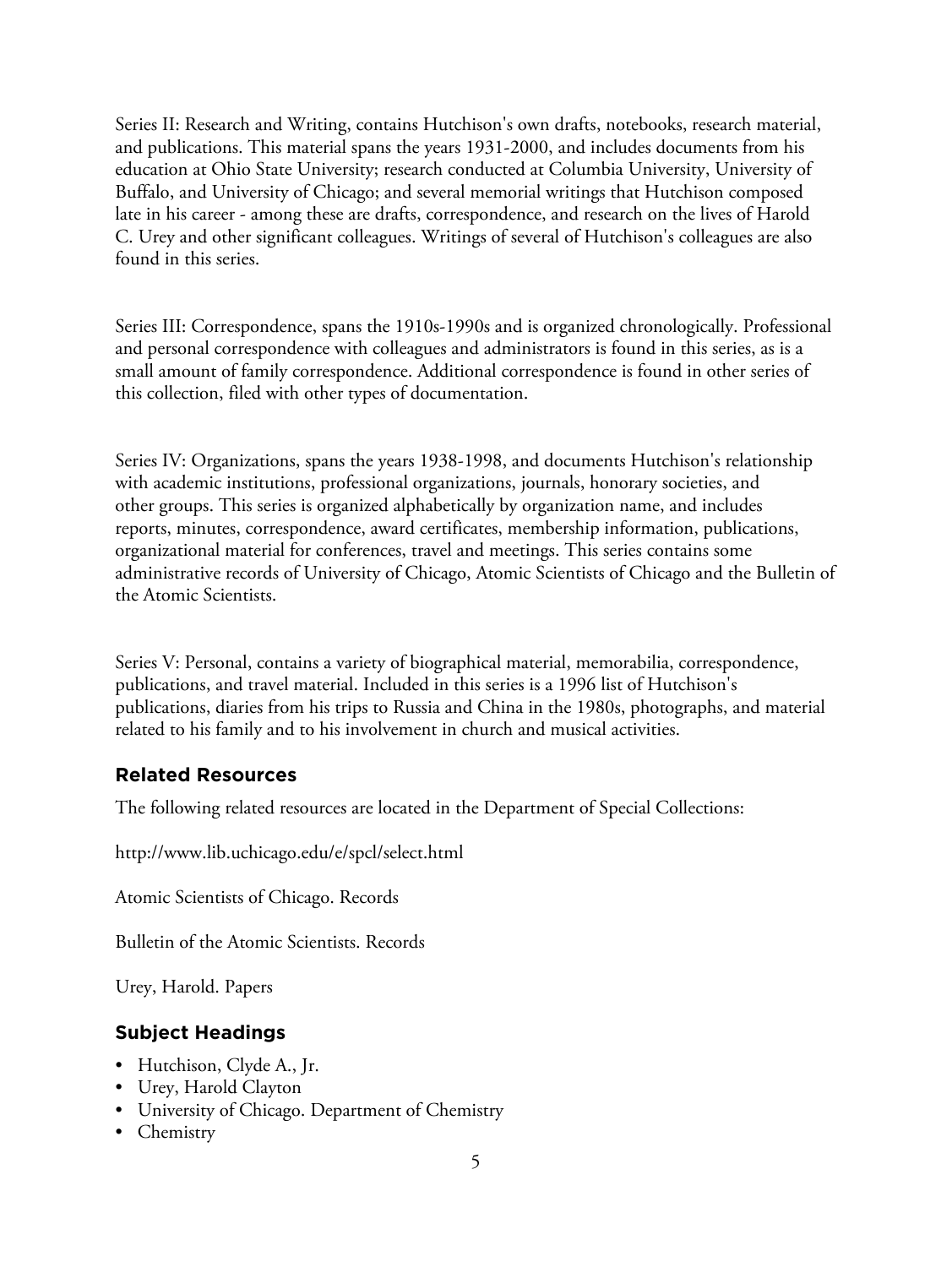• Chemists

# **INVENTORY**

# **Series I: Teaching**

**Box 1**

**Folder 1**

Chemistry 320, 1941

#### **Box 1**

**Folder 2** Chemistry 261-262, 1948

# **Box 1**

**Folder 3**

T.J. Neubert, Chemistry 342, Physical Chemistry Laboratory, 1950

#### **Box 1**

#### **Folder 4**

"Crystallography - Definitions and Facts," 1962

#### **Box 1**

#### **Folder 5-6**

Chemistry 279, Introduction to Chemical and Physical Applications of Symmetry Reasoning, 1963

# **Box 1**

# **Folder 7**

Tuesday Evening Seminars, 1968

# **Box 2**

#### **Folder 1-2**

Lectures on density matrix methods, 1975

#### **Box 2**

**Folder 3**

Physical Chemistry 261, 1979

#### **Box 2**

#### **Folder 4**

Physical Chemistry Laboratory, 1982

# **Series II: Research and Writing**

# **Box 2**

#### **Folder 5**

Chemistry class notebook, 1931

# **Box 2**

# **Folder 6**

"The Electrolytic Separation of the Isotopes of Lithium," dissertation, Ohio State University, 1937

# **Box 3**

#### **Folder 1**

Elementary physical chemistry, notebook, 1939

#### **Box 3**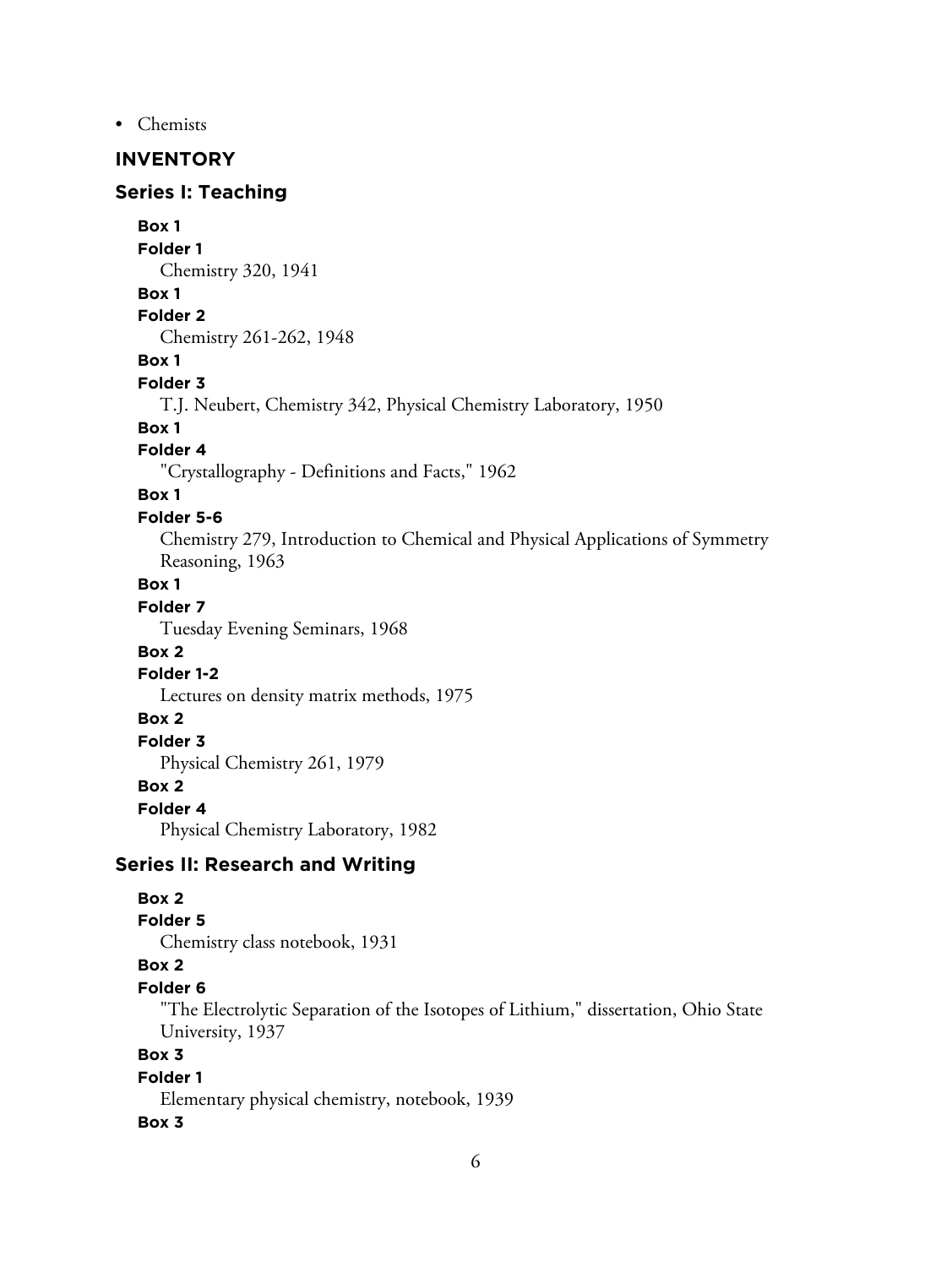#### **Folder 2**

Isotopes seminar, notebook, ca. 1940

## **Box 3**

#### **Folder 3**

Carbon-13, drafts and correspondence with Harold Urey, ca. 1940s

# **Box 3**

## **Folder 4**

"The Atomic Weight of Fluorine Calculated from Density and X-Ray Data" (with Herrick L. Johnston), drafts and order for reprints, ca. 1940s

# **Box 3**

#### **Folder 5**

"Application of the Mass Spectrometer in Physical and Biological Researches," talk given at Sigma Xi meeting, ca. 1940s

# **Box 3**

# **Folder 6**

Wittenberg College, Department of Education, assignment book, ca. 1940s

# **Box 3**

#### **Folder 7**

"The Analysis of Mixtures of Uranium Oxides," draft, ca. 1940s

#### **Box 3**

# **Folder 8**

Atomic energy, page from draft, ca. 1940s

# **Box 3**

## **Folder 9-12**

Notes, diagrams, and coursework, ca. 1940s-1960s

## **Box 3**

#### **Folder 13**

"The Magnetic Susceptibility of Neptunium" (with Dieter M. Gruen), draft, 1950

#### **Box 3**

## **Folder 14**

Electron double resonance, notes and drafts, 1962

## **Box 3**

#### **Folder 15**

"Electron Paramagnetic Resonance and Electron Nuclear Double Resonance of Chemically Reacting Triplet State Species in Single Organic Crystals," lecture delivered at the Second International Symposium on Organic Solid-State Chemistry, Weizman Institute of Science, Rehovot, Israel, 1970

## **Box 3**

# **Folder 16**

Ion pair calculations and eigenfield calculations, notebook, ca. 1977

# **Box 4**

#### **Folder 1**

Eastman Lectures, 1982

#### **Box 4**

#### **Folder 2**

Nicotinate crystal structures, notebook, 1982-1984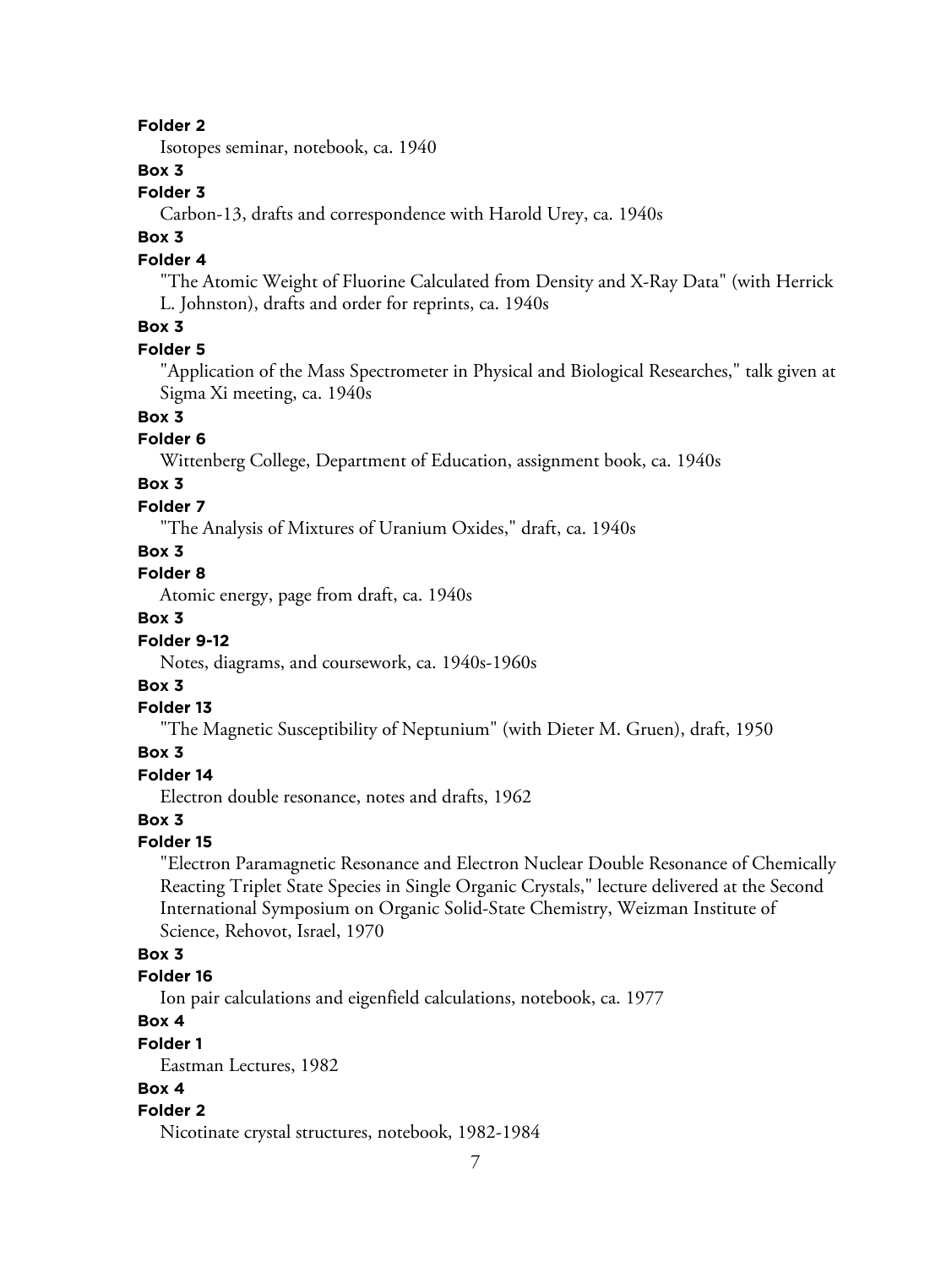#### **Box 4**

#### **Folder 3**

"Monks Climbing Mountain," draft, 1983

# **Box 4**

# **Folder 4**

Robert Gomer, "Remarks at the Unveiling of the James Franck Portrait," draft and photographic reproduction of portrait, 1983

# **Box 4**

# **Folder 5-6**

"Nuclear Effects on Electronic Spin Echoes," drafts and notes, ca. 1986

## **Box 4**

# **Folder 7**

"A Tribute to a Gifted Researcher, Teacher, Scholar and Friend," 70th birthday celebration for Jacob Bigeleisen, drafts, correspondence, notes and photocopies of photographs, 1989

# **Box 4**

# **Folder 8-9**

Printouts of computer data and calculations, ca. 1989

# **Box 5**

## **Folder 1**

Jim Hogan and Karoline Wielgoz, Nathan Sugarman memorial, photocopies of drafts, 1990

## **Box 5**

# **Folder 2-3**

Book chapter drafts, 1991

# **Box 5**

## **Folder 4-5**

"Spin Temperature and Negative Kelvin Temperature," drafts, notes and research material, 1992

## **Box 5**

# **Folder 6**

"In Memory of Gerhard L. Closs," drafts and memorial service program, 1992

## **Box 5**

# **Folder 7-8**

"Harold Clayton Urey, a Biographical Memoir" (with James R. Arnold and Jacob Bigeleisen), drafts and correspondence,1993

# **Box 6**

# **Folder 1-7**

"Harold Clayton Urey, a Biographical Memoir" (with James R. Arnold and Jacob Bigeleisen), drafts, correspondence, research material and reprints, 1939-1995

# **Box 6**

# **Folder 8**

John Willard Stout memorial, draft, 2000

# **Box 6**

## **Folder 9**

Scientific puzzles, undated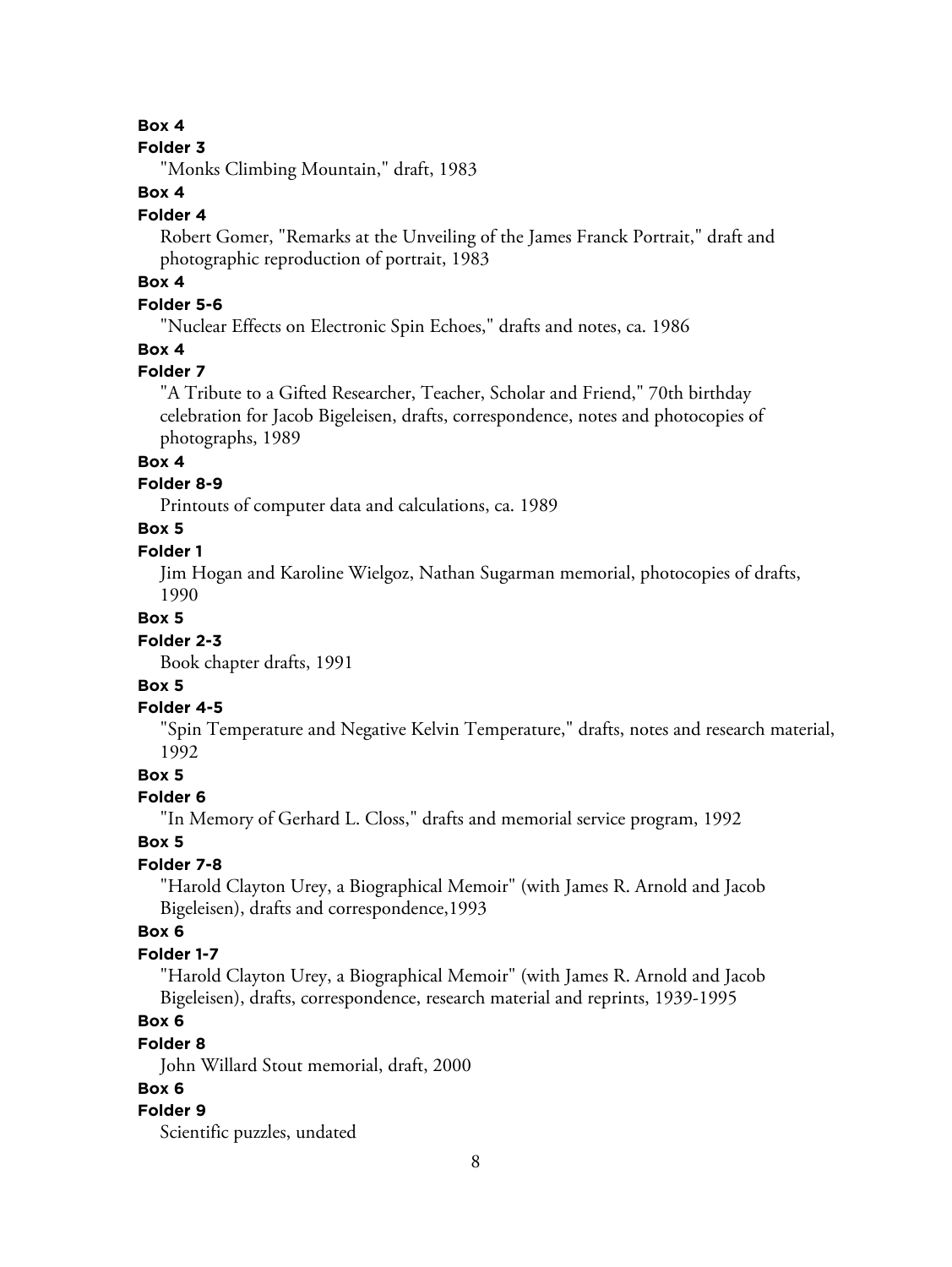**Box 6 Folder 10-12** Drafts, notes, graphs and diagrams, undated **Box 6 Folder 13-14** Reprints, ca. 1940s **Box 7 Folder 1-9** Reprints and photocopies of articles, ca. 1940s-1990s **Box 7 Folder 10-15** Periodicals, reports and reprints, ca. 1930s-1950s **Box 8 Folder 1-15**

Periodicals, reports and reprints, ca. 1940s-1990s

#### **Box 9**

**Folder 1-2**

Periodicals, reports and reprints, ca. 1940s-1990s

# **Series III: Correspondence**

**Box 9 Folder 3-4** 1910s-1940s **Box 9 Folder 5** Mrs. J.S. West, 1940s-1960s **Box 9 Folder 6-7** 1950s-1960s **Box 10 Folder 1** Invitations, 1960s **Box 10 Folder 2** 1970s **Box 10 Folder 3** Brian R. Judd to Eugene Wong, regarding wager over discovery of Loch Ness Monster, 1982 **Box 10 Folder 4** Brebis Bleaney, 1986-1995 **Box 10 Folder 5** John A. Weil, 1991-1995 **Box 10**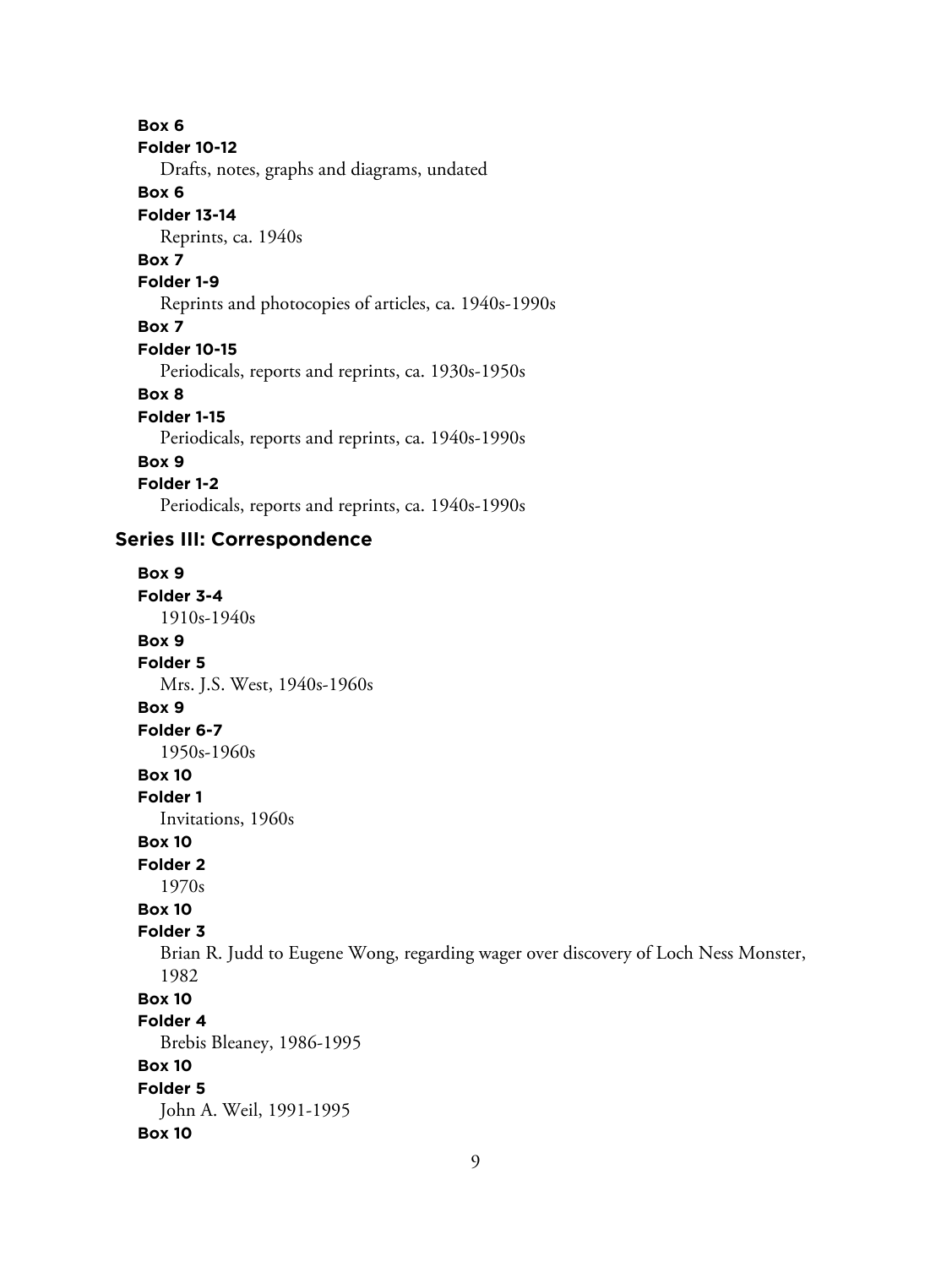**Folder 6-7**

1990s

# **Series IV: Organizations**

| <b>Box 10</b>                                                                    |
|----------------------------------------------------------------------------------|
| Folder <sub>8</sub>                                                              |
| American Academy of Arts and Sciences, 1968<br><b>Box 10</b>                     |
| Folder <sub>9</sub>                                                              |
| American Association for the Advancement of Science, 1963                        |
| <b>Box 10</b>                                                                    |
| <b>Folder 10-11</b>                                                              |
| American Chemical Society, 1958-1996                                             |
| <b>Box 10</b>                                                                    |
| Folder <sub>12</sub>                                                             |
| American Physical Society, 1939                                                  |
| <b>Box 10</b>                                                                    |
| <b>Folder 13-14</b>                                                              |
| Argonne National Laboratory, 1946                                                |
| <b>Box 10</b>                                                                    |
| <b>Folder 15-16</b>                                                              |
| Atomic Scientists of Chicago, ca. 1940s                                          |
| <b>Box 10</b>                                                                    |
| Folder 17                                                                        |
| Balliol Society in North America, 1993                                           |
| <b>Box 10</b>                                                                    |
| <b>Folder 18-19</b>                                                              |
| Bulletin of the Atomic Scientists, 1946-1948                                     |
| <b>Box 11</b>                                                                    |
| Folder 1                                                                         |
| European Academy of Arts, Sciences and Humanities, ca. 1980s                     |
| <b>Box 11</b>                                                                    |
| <b>Folder 2</b>                                                                  |
| Guggenheim Foundation, 1956-1974                                                 |
| <b>Box 11</b>                                                                    |
| <b>Folder 3</b>                                                                  |
| International EPR (ESR) Society, 1995                                            |
| <b>Box 11</b>                                                                    |
| Folder 4                                                                         |
| Massachusetts Institute of Technology, 1949                                      |
| <b>Box 11</b><br><b>Folder 5</b>                                                 |
| Kazan Physical-Technical Institute of the Russian Academy of Sciences, 1994-1995 |
| <b>Box 11</b>                                                                    |
| Folder 6-10                                                                      |
| National Academy of Sciences, 1963-1998                                          |
|                                                                                  |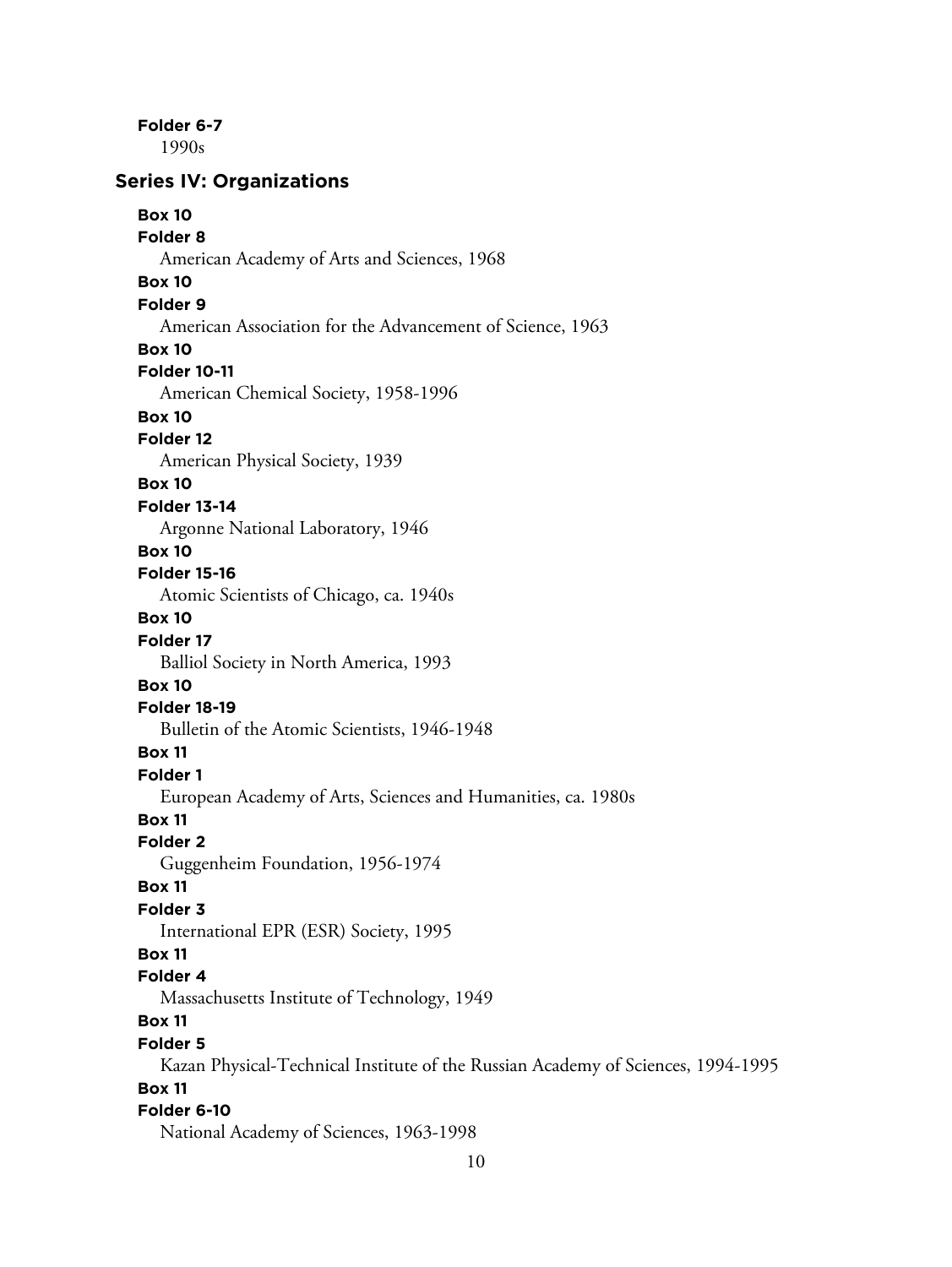**Box 11 Folder 11-13** Ohio State University, 1938-1988 **Box 11 Folder 14** Phi Lambda Upsilon, 1947 **Box 11 Folder 15** University of Bristol, 1961 **Box 11 Folder 16** University of Buffalo, ca. 1939-1940 **Box 11 Folder 17-19** University of Chicago, ca. 1940s-1960s **Box 12 Folder 1-12** University of Chicago, 1959-1989 **Box 12 Folder 13-16** University of Oxford, 1972-1995 **Box 12 Folder 17** Wolf Foundation, 1996 **Box 12 Folder 18-19** Unidentified, probably related to Bulletin of the Atomic Scientists, ca. 1940s **Box 12 Folder 20** Unidentified and unsorted material, ca. 1960s **Series V: Personal Box 12 Folder 21-23** Childhood artwork, assignments and memorabilia, ca. 1920s **Box 13 Folder 1-5** Church and religious activities, writings and ephemera, ca. 1950s- 1960s **Box 13 Folder 6-12** Travel material, ca. 1960s-1980s **Box 13 Folder 13** Musical activities, programs, financial material and notes, 1946- 1997 **Box 13 Folder 14**